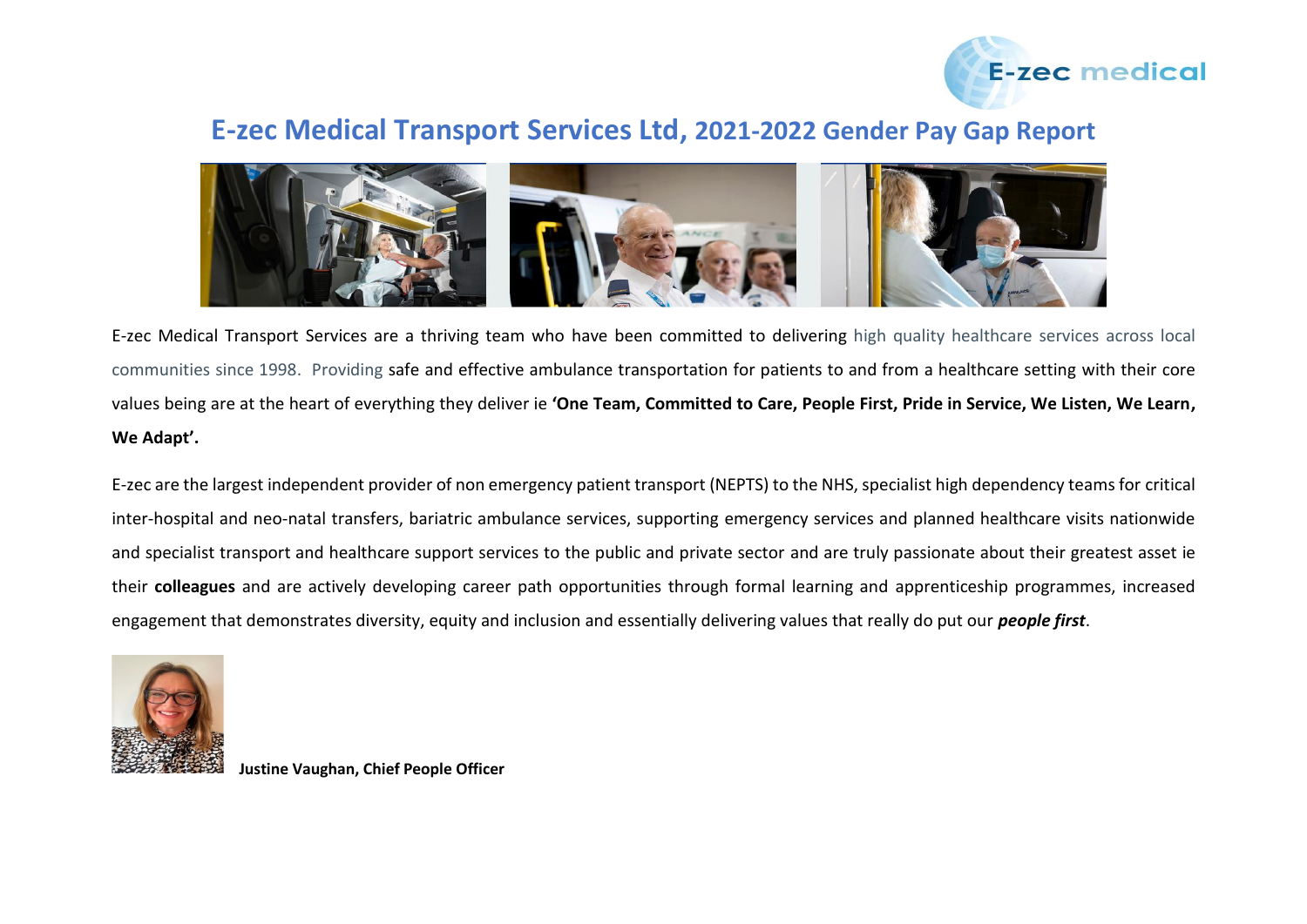

# **Our Numbers at a Glance**

The Gender Pay Gap highlights the differences in pay between the women and men employed by an organisation.

The Mean Pay Gap shows the difference in the average hourly pay for women compared to men within our organisation. Median Pay Gap is the difference between the hourly pay rate for the middle woman compared to the hourly rate of the middle man.

Our Gender Pay Gap figures are based on hourly pay rates in April 2021 as per the government regulations.

The table below shows our mean and median hourly gender pay gap and bonus gap at the snapshot date (5 April 2021) and in the 12 months **reference period (bonus).**

#### **Pay and Bonus Gap**



| Mean hourly pay gap   | 2.44%                  |
|-----------------------|------------------------|
| Median hourly pay gap | 1.35% higher for women |
| Mean bonus pay gap    | 79.82.%                |
| Median bonus pay gap  | 0%                     |
| % receiving a bonus   | F 3.47% M 3.44%        |

Our median hourly pay for women is 1.35% higher for women than men.

The analysis of the data behind our mean pay gap of 2.44% shows us that the small gap can mainly be attributed to minor differences in pay between TUPE transferred employees and employees directly recruited into E-zec.

Our mean bonus is 79.82% higher for men than for women. Our median bonus isthe same for men and women (5 April 2020 – 60%). Our payroll is skewed due to the tier system of bonuses currently in operation, resulting in the large mean for men. The number of bonuses received by men and women as a % of the total number of male and female employees was similar at 3.44% and 3.47% respectively.